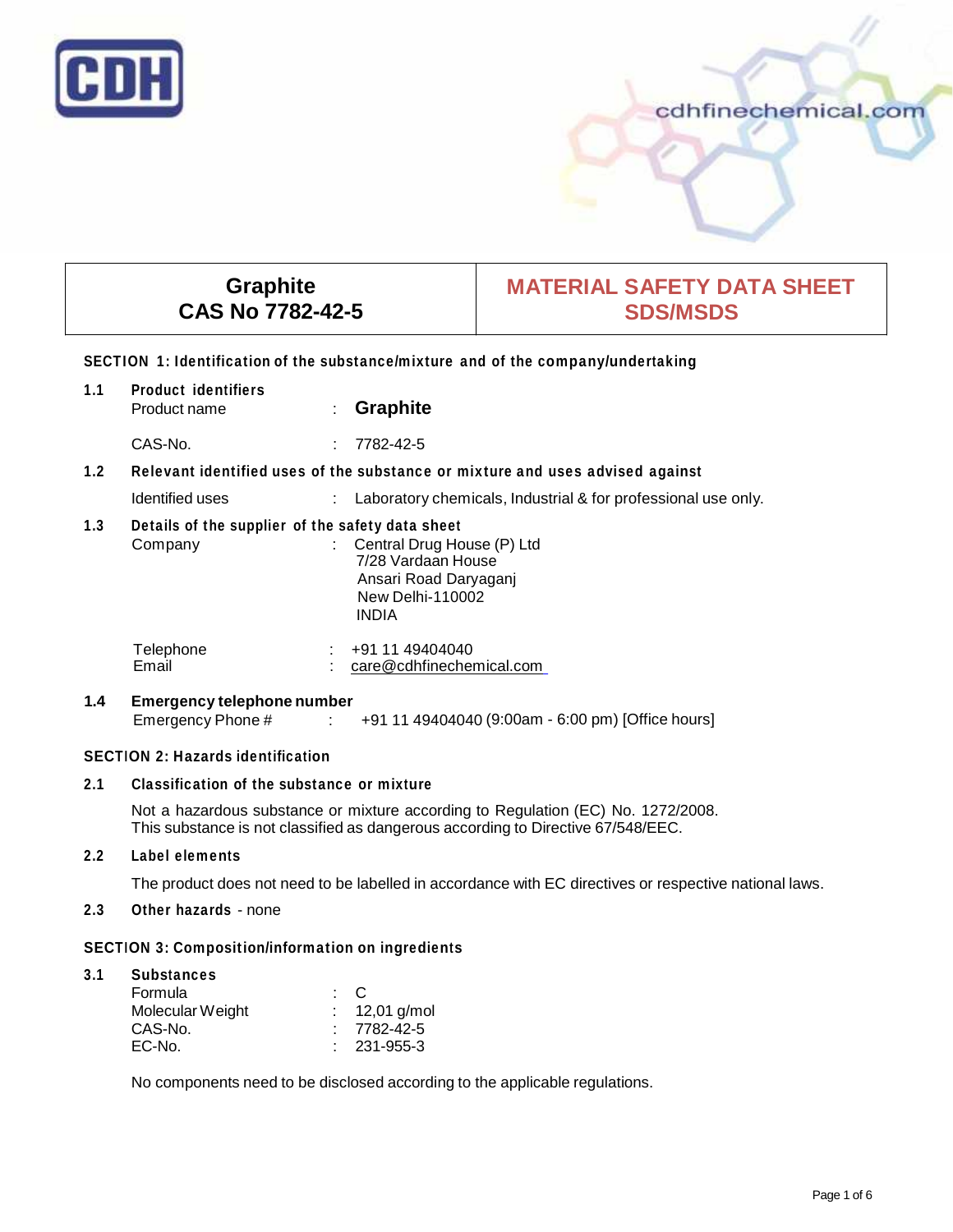#### **SECTION 4: First aid measures**

#### **4.1 Description of first aid measures**

#### **If inhaled**

If breathed in, move person into fresh air. If not breathing, give artificial respiration.

#### **In case of skin contact**

Wash off with soap and plenty of water.

#### **In case of eye contact**

Flush eyes with water as a precaution.

#### **If swallowed**

Never give anything by mouth to an unconscious person. Rinse mouth with water.

# **4.2 Most important symptoms and effects, both acute and delayed**

The most important known symptoms and effects are described in the labelling (see section 2.2) and/or in section 11

**4.3 Indication of any immediate medical attention and special treatment needed** no data available

#### **SECTION 5: Firefighting measures**

#### **5.1 Extinguishing media**

**Suitable extinguishing media** Use water spray, alcohol-resistant foam, dry chemical or carbon dioxide.

- **5.2 Special hazards arising from the substance or mixture** Carbon oxides
- **5.3 Advice forfirefighters** Wear self contained breathing apparatus for fire fighting if necessary.
- **5.4 Further information** no data available

## **SECTION 6: Accidental release measures**

- **6.1 Personal precautions, protective equipment and emergency procedures** Avoid dust formation. Avoid breathing vapours, mist or gas. For personal protection see section 8.
- **6.2 Environmental precautions** Do not let product enter drains.
- **6.3 Methods and materials for containment and cleaning up** Sweep up and shovel. Keep in suitable, closed containers for disposal.
- **6.4 Reference to other sections** For disposal see section 13.

#### **SECTION 7: Handling and storage**

- **7.1 Precautions for safe handling** Provide appropriate exhaust ventilation at places where dust is formed. For precautions see section 2.2.
- **7.2 Conditions for safe storage, including any incompatibilities** Store in cool place. Keep container tightly closed in a dry and well-ventilated place.

## **7.3 Specific end use(s)** Apart from the uses mentioned in section 1.2 no other specific uses are stipulated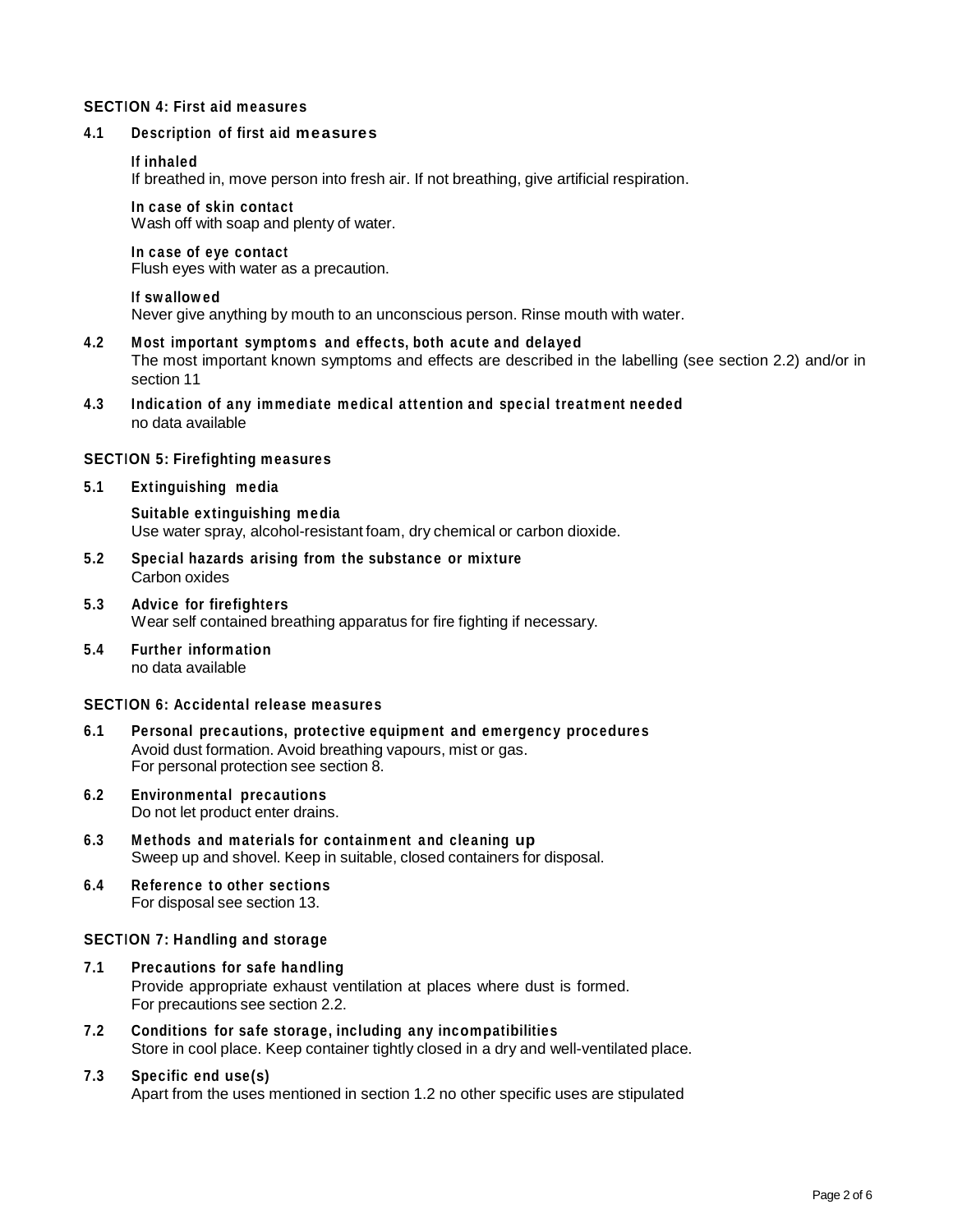## **SECTION 8: Exposure controls/personal protection**

#### **8.1 Control parameters**

**Components with workplace control parameters**

## **8.2 Exposure controls**

#### **Appropriate engineering controls** General industrial hygiene practice.

#### **Personal protective equipment**

#### **Eye/face protection**

Use equipment for eye protection tested and approved under appropriate government standards such as NIOSH (US) or EN 166(EU).

#### **Skin protection**

Handle with gloves. Gloves must be inspected prior to use. Use proper glove removal technique (without touching glove's outer surface) to avoid skin contact with this product. Dispose of contaminated gloves after use in accordance with applicable laws and good laboratory practices. Wash and dry hands.

## **Body Protection**

Choose body protection in relation to its type, to the concentration and amount of dangerous substances, and to the specific work-place., The type of protective equipment must be selected according to the concentration and amount of the dangerous substance at the specific workplace.

#### **Respiratory protection**

Respiratory protection is not required. Where protection from nuisance levels of dusts are desired, use type N95 (US) or type P1 (EN 143) dust masks. Use respirators and components tested and approved under appropriate government standards such as NIOSH (US) or CEN (EU).

#### **Control of environmental exposure**

Do not let product enter drains.

## **SECTION 9: Physical and chemical properties**

## **9.1 Information on basic physical and chemical properties**

| a) | Appearance                                         | Form: powder<br>Colour: grey                 |
|----|----------------------------------------------------|----------------------------------------------|
| b) | Odour                                              | odourless                                    |
| C) | <b>Odour Threshold</b>                             | no data available                            |
| d) | рH                                                 | no data available                            |
| e) | Melting point/freezing<br>point                    | Melting point/range: 3.652 - 3.697 °C - lit. |
| f) | Initial boiling point and<br>boiling range         | no data available                            |
| g) | Flash point                                        | no data available                            |
| h) | Evapouration rate                                  | no data available                            |
| i) | Flammability (solid, gas)                          | no data available                            |
| j) | Upper/lower<br>flammability or<br>explosive limits | no data available                            |
| k) | Vapour pressure                                    | no data available                            |
| I) | Vapour density                                     | no data available                            |
| m) | Relative density                                   | 1,900 g/cm3                                  |
| n) | Water solubility                                   | slightly soluble                             |
| O) | Partition coefficient: n-<br>octanol/water         | no data available                            |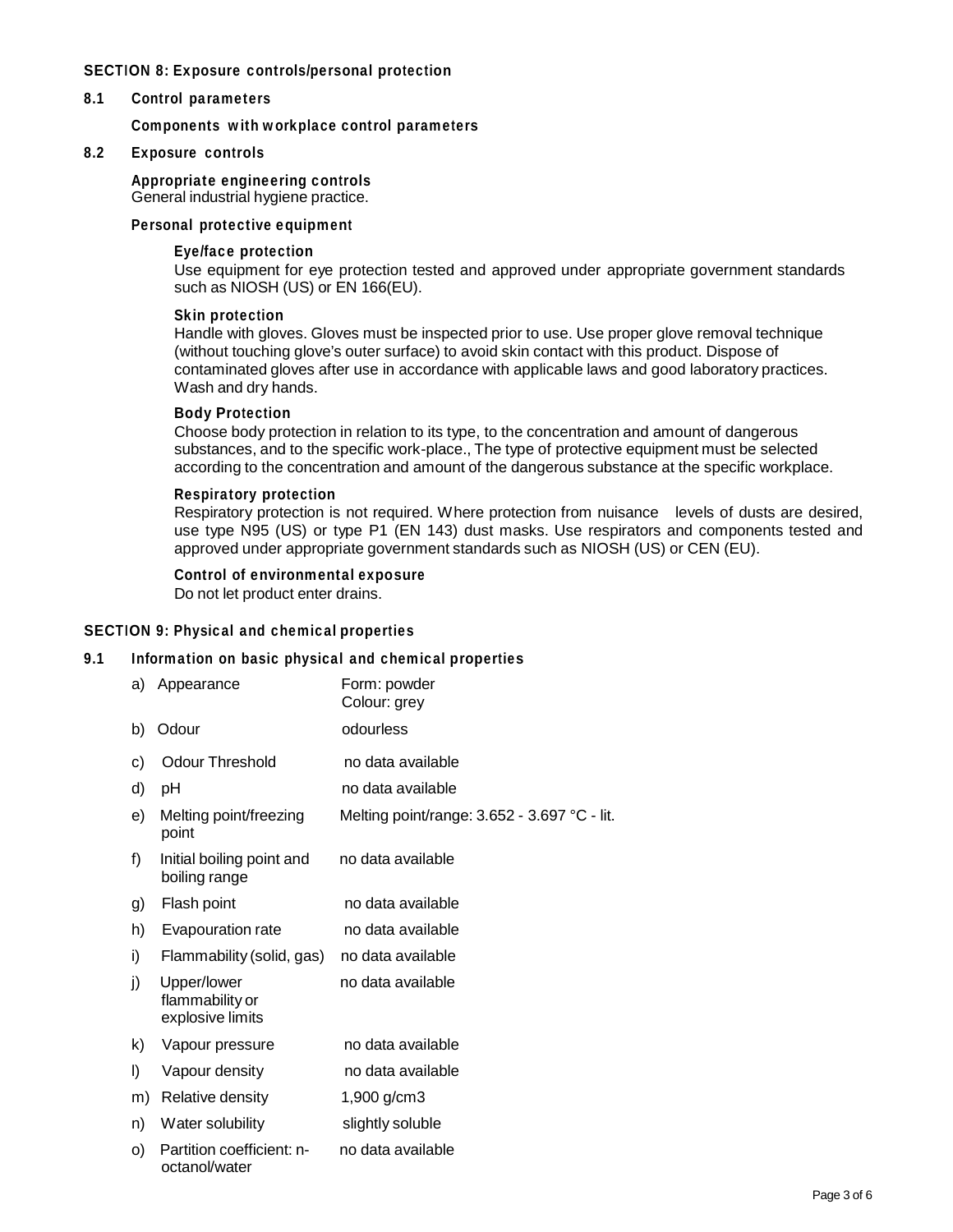- p) Auto-ignition temperature no data available
- q) Decomposition temperature no data available
- r) Viscosity no data available
- s) Explosive properties no data available
- t) Oxidizing properties no data available
- **9.2 Other safety information** no data available

## **SECTION 10: Stability and reactivity**

- **10.1 Reactivity** no data available
- **10.2 Chemical stability** Stable under recommended storage conditions.
- **10.3 Possibility of hazardous reactions** no data available
- **10.4 Conditions to avoid** no data available
- **10.5 Incompatible materials** Strong oxidizing agents
- **10.6 Hazardous decomposition products** Other decomposition products - no data available In the event of fire: see section 5

## **SECTION 11: Toxicological information**

## **11.1 Information on toxicological effects**

## **Acute toxicity**

LD50 Oral - rat - female - > 2.000 mg/kg (OECD Test Guideline 423)

LC50 Inhalation - rat - male and female -  $4 h - 2.000 mg/m3$ (OECD Test Guideline 403)

# **Skin corrosion/irritation**

Skin - rabbit Result: No skin irritation (OECD Test Guideline 404)

## **Serious eye damage/eye irritation**

Eyes - rabbit Result: No eye irritation (OECD Test Guideline 405)

## **Respiratory orskin sensitisation**

- mouse Did not cause sensitisation on laboratory animals. (OECD Test Guideline 429)

## **Germ cell mutagenicity**

in vitro assay S. typhimurium Result: negative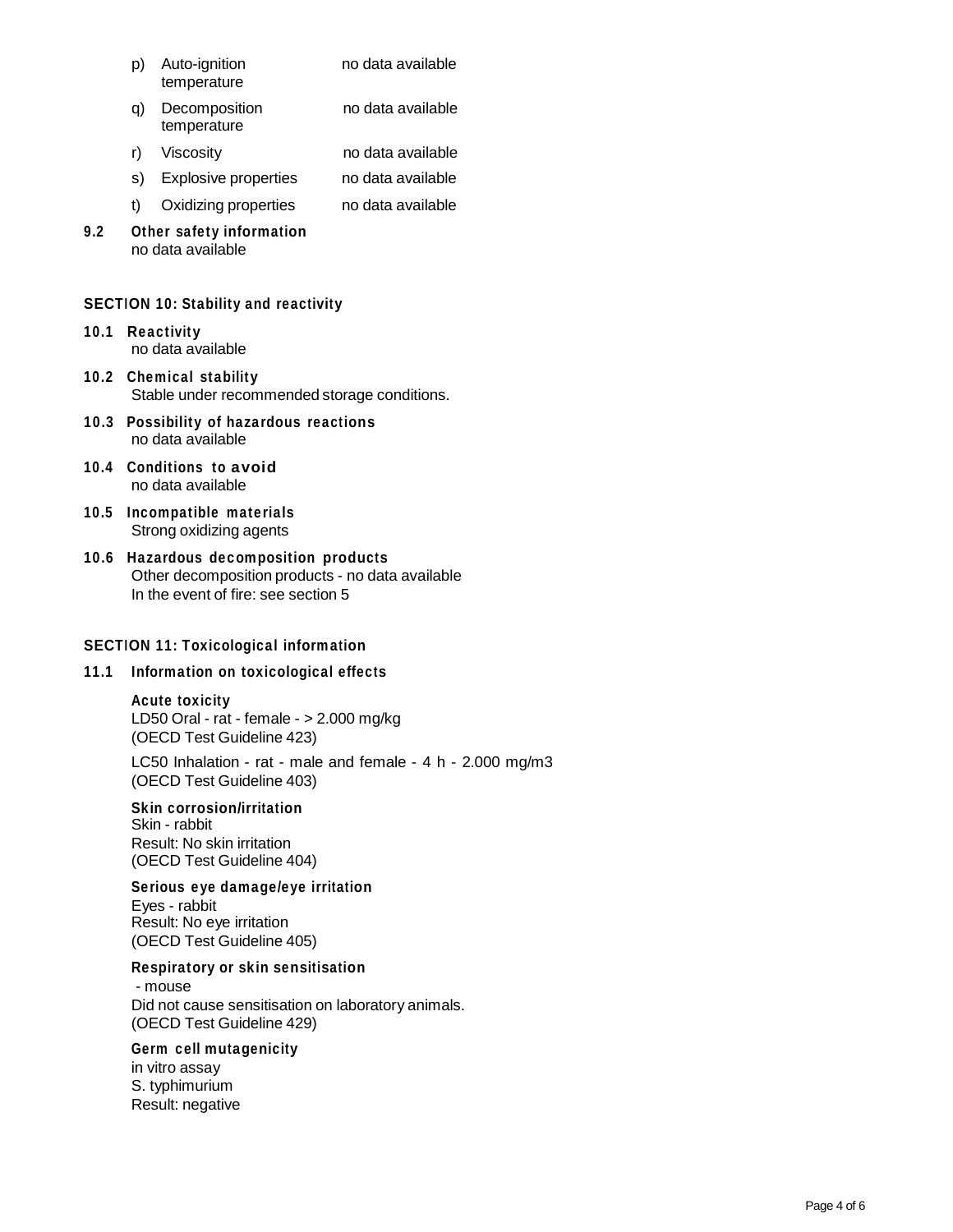## **Carcinogenicity**

IARC: No component of this product present at levels greater than or equal to 0.1% is identified as probable, possible or confirmed human carcinogen by IARC.

## **Reproductive toxicity**

no data available

**Specific target organ toxicity - single exposure** no data available

**Specific target organ toxicity - repeated exposure** no data available

**Aspiration hazard** no data available

#### **Additional Information**

Repeated dose toxicity - rat - male - Feed - No observed adverse effect level - 813 mg/kg RTECS: MD9659600

To the best of our knowledge, the chemical, physical, and toxicological properties have not been thoroughly investigated.

## **SECTION 12: Ecological information**

#### **12.1 Toxicity**

|                                            | Toxicity to fish                                                                                                                      | semi-static test LC50 - Danio rerio (zebra fish) - > 100 mg/l - 96 h<br>(OECD Test Guideline 203)   |  |  |  |
|--------------------------------------------|---------------------------------------------------------------------------------------------------------------------------------------|-----------------------------------------------------------------------------------------------------|--|--|--|
|                                            | Toxicity to daphnia and<br>other aquatic<br>invertebrates                                                                             | static test EC50 - Daphnia magna (Water flea) - > 100 mg/l - 48 h<br>(OECD Test Guideline 202)      |  |  |  |
|                                            | Toxicity to algae                                                                                                                     | static test EC50 - Pseudokirchneriella subcapitata - > 100 mg/l - 72 h<br>(OECD Test Guideline 201) |  |  |  |
|                                            | 12.2 Persistence and degradability<br>no data available                                                                               |                                                                                                     |  |  |  |
|                                            | 12.3 Bioaccumulative potential<br>no data available                                                                                   |                                                                                                     |  |  |  |
|                                            | 12.4 Mobility in soil<br>no data available                                                                                            |                                                                                                     |  |  |  |
|                                            | 12.5 Results of PBT and vPvB assessment<br>PBT/vPvB assessment not available as chemical safety assessment not required/not conducted |                                                                                                     |  |  |  |
|                                            | 12.6 Other adverse effects                                                                                                            |                                                                                                     |  |  |  |
|                                            | no data available                                                                                                                     |                                                                                                     |  |  |  |
| <b>SECTION 13: Disposal considerations</b> |                                                                                                                                       |                                                                                                     |  |  |  |
|                                            | 13.1 Waste treatment methods                                                                                                          |                                                                                                     |  |  |  |

#### **Product**

Offer surplus and non-recyclable solutions to a licensed disposal company.

#### **Contaminated packaging**

Dispose of as unused product